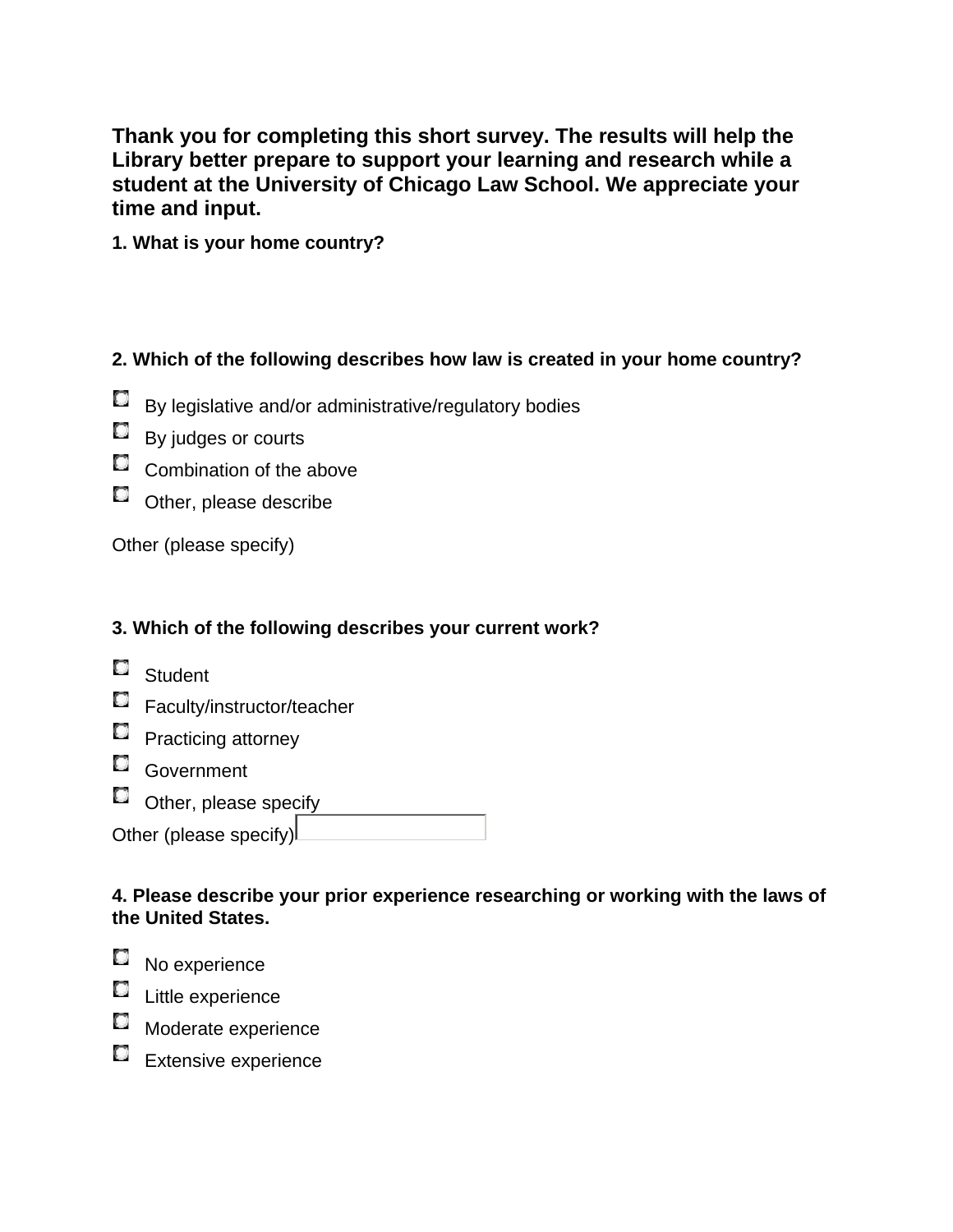#### **5. If you have worked with or researched the laws of the United States, please select those categories below with which you have experience. (Please skip this question if you answered - no experience - above.)**

|         |  |  | U.S. Federal Court Opinions (e.g. Supreme Court, U.S. Circuit Courts, District |  |  |  |
|---------|--|--|--------------------------------------------------------------------------------|--|--|--|
| Courts) |  |  |                                                                                |  |  |  |

U.S. Federal Legislation (e.g. United States Code, Acts of Congress)

**U.S. State Court Opinions** 

 $\sim$ U.S. State Legislation (e.g. New York Legislature, Illinois General Assembly)

U.S. Federal Administrative/Regulatory Law (e.g. Code of Federal Regulations, Federal Register)

- **U.S. State Administrative Law**
- $\sim$ Other, please specify

**6. The D'Angelo Law Library offers opportunities for LLM students to learn U.S. legal research for their coursework, writing papers and post-graduation work. After completing the LLM program, do you anticipate that you will need to research the laws of the United States in your legal practice or in other work?**

- $\Box$  Yes
- $\blacksquare$  No
- $\square$  Maybe

# **7. Do you have experience using the online legal database, Westlaw?**

- $\Box$   $_{\rm Yes}$
- $\square$  No

## **8. If yes, for how long have you used Westlaw? (Please skip this question if you answered - no - above.)**

- $\blacksquare$  Several weeks
- Several months
- $\square$  One to two years
- Several years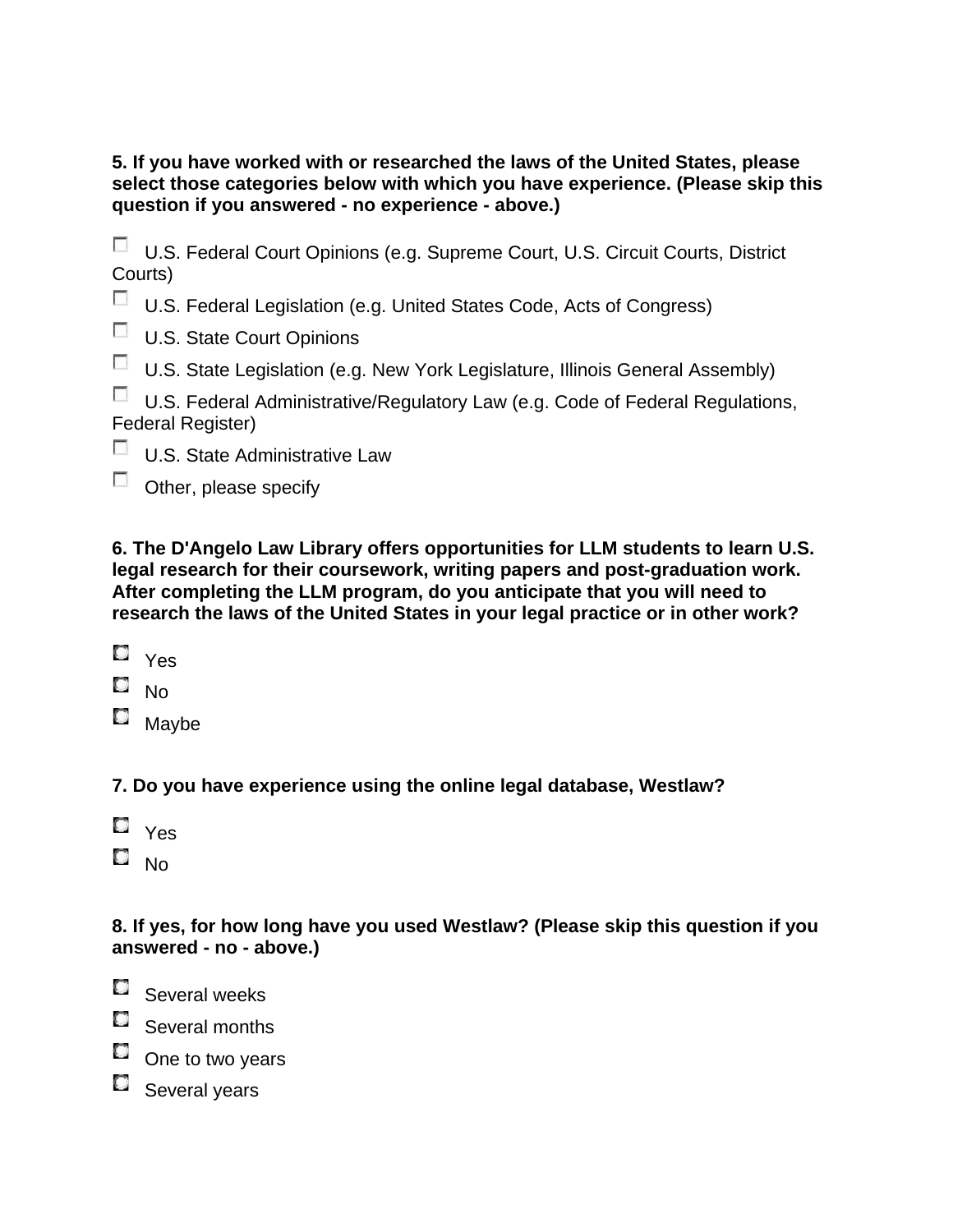$\square$  Other, please explain: Other (please specify)

**9. Do you have experience using the online legal database, LexisNexis?**

 $\square$   $\gamma$ es  $\square$  No

## **10. If yes, for how long have you used LexisNexis? (Please skip this question if you answered - no - above.)**

- Several weeks Several months One to two years Several years  $\square$  Other, please explain: Other (please specify)
- 

## **11. Please give the names of other online legal databases you have used.**

**12. For those databases listed in your response to question 11, which do you anticipate needing as an LLM student?**